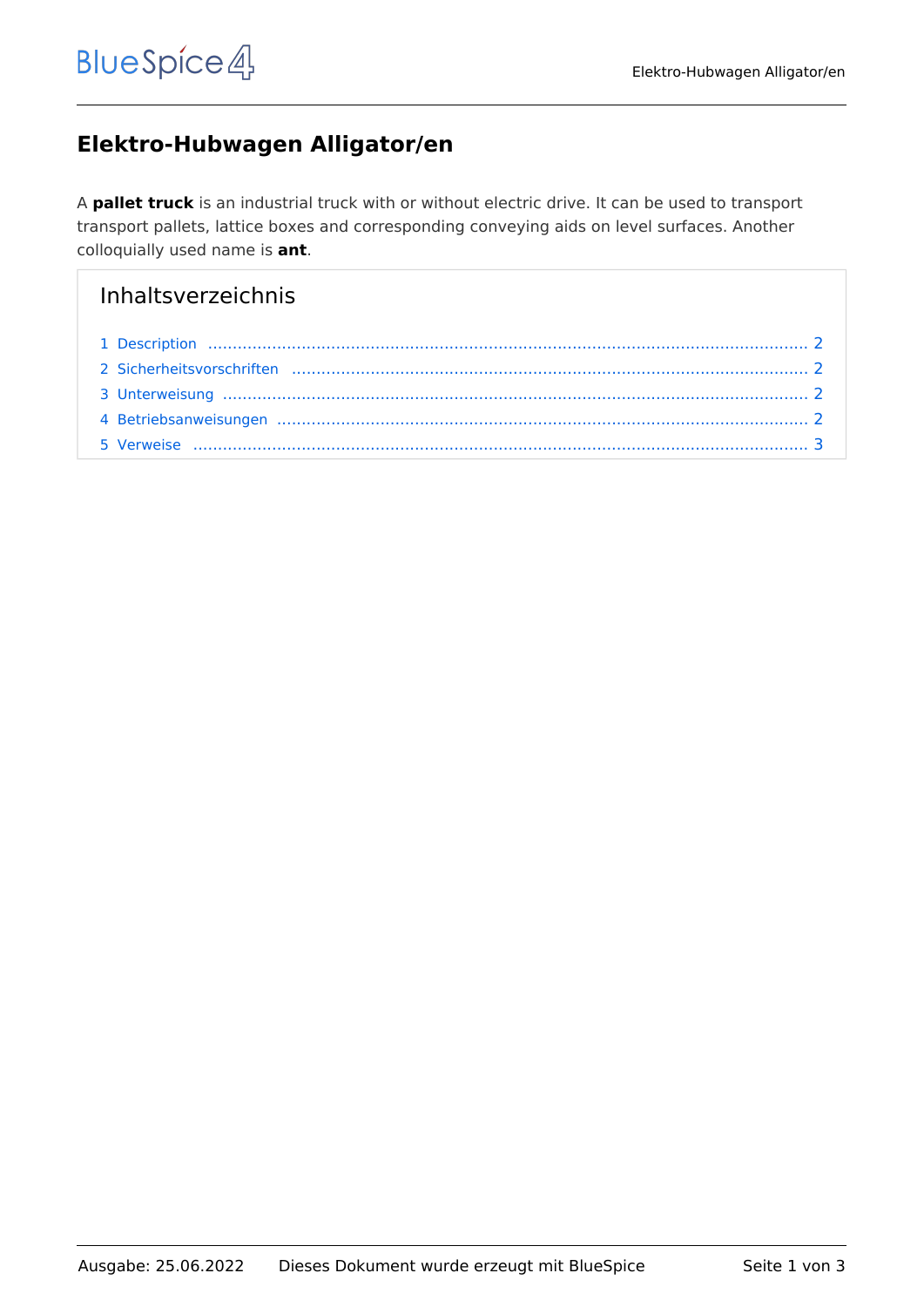# <span id="page-1-0"></span>**Description**

A pallet truck has two metal tines (fork) that can be pushed under the pallet. In front of the tines there are small, downwardly extendable load rollers, on the other side there are one or two steerable rollers. With the load and castors, the lifting tines can be adjusted parallel to the ground in height with a hydraulic lifting cylinder and a linkage. This way, the pallet can be raised for shipping. The handle is used for moving and steering, and in non-powered devices as a lever for a hydraulic pump, which feeds the lifting cylinder. On the handle or near the steering axle is the operating option for the hydraulic valve (lifting / driving / lowering). Electric pallet trucks follow the operator by means of further switching handles.

## <span id="page-1-1"></span>Sicherheitsvorschriften

- In Germany, an annual UVV test (according to the guidelines of the employers' liability insurance association) is mandatory for an electric pallet truck.
- A certificate of competence (driving license) for driving electric pallet trucks is not required if the pallet truck is controlled by a traveling driver, also called a pedestrian. In this case, according to the German Employers' Liability Insurance Ordinance § 7 (2) BGV D27, instruction of the driver in the handling of the lift truck is sufficient. The assignment of the driver does not have to be in writing in this case.<sup>[\[1\]](#page-2-1)</sup>

#### <span id="page-1-4"></span>[Datei:Betriebsanweisung Batteriewechsel.pdf](https://de.demo.bluespice.com/wiki/Datei:Betriebsanweisung_Batteriewechsel.pdf)

### <span id="page-1-2"></span>Unterweisung

Instructions must always be given when a **new employee comes to a work area** and they are, therefore, also mandatory for apprentices, trainees, temporary staff or leasing staff. The instruction should alert the employee to possible hazards, communicate the correct handling of the equipment and the loads to be transported and teach him necessary precautions for his own safety and the safety of others. The instructions may be delegated by the employer, usually to the company supervisor. The supervisor can observe the emplopyee after instructions have been given and intervene if necessary. Traffic routes, signage, charging stations or other relevant business units must be taught as part of the operational training. Each instruction must be documented in writing and signed by the instructed person.

## <span id="page-1-3"></span>Betriebsanweisungen

[BA Wechseln und Anschließen von Batterien von Staplern \(German only\)](https://de.demo.bluespice.com/w/nsfr_img_auth.php/5/5a/Betriebsanweisung_Batteriewechsel.pdf)

Fehler beim Erstellen des Vorschaubildes: Datei fehlt

Electirc pallet truck "Ant"

Fehler beim Erstellen des Vorschaubildes: Datei fehlt

ISO7010 W014 Symbol